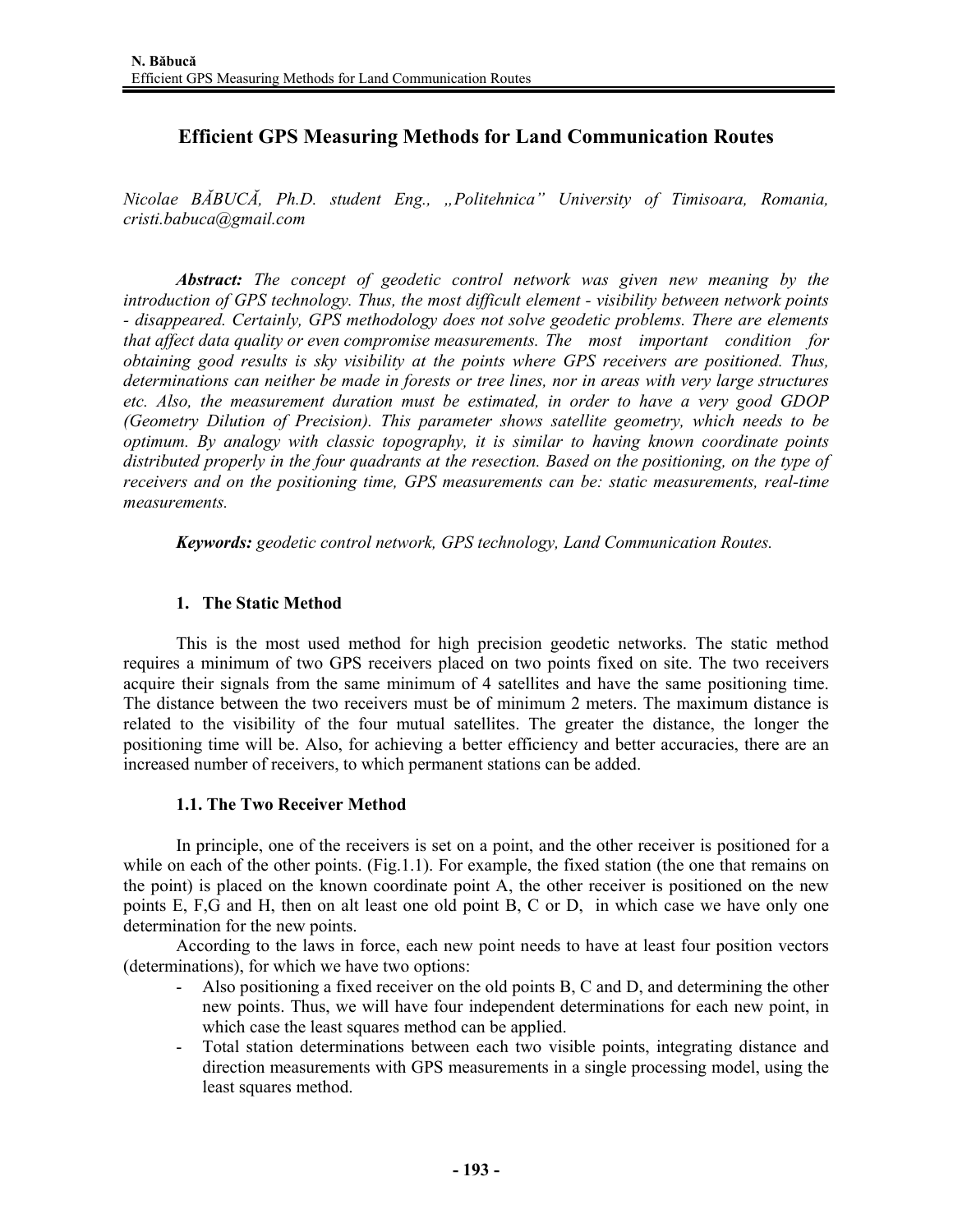

Fig. 1.1.a The two receiver method

It is not compulsory that the fixed station be positioned on a known coordinate point (Fig. 4.1.b). For example, it can be positioned on the new point H, in which case the mobile receiver is positioned on at least one old point and on all new points. If it was positioned on the old point A, the coordinates for point H are firstly determined. From point H coordinates, the other new point coordinates are also determined (for E, F and G). The procedure is then repeated, with positioning on either a new point, or an old point. At the end, each new point must have at least four determination vectors.



Fig. 1.1.b The two receiver method

#### **1.2. The Three Receiver Method**

In this case there are a number of options:

- 1. Positioning the fixed receiver on a known point, while the other two are moved onto the new points and for checking (Fig. 1.2 );
- 2. Positioning two fixed receivers on two known coordinate points, while one of the receivers is mobile and moves onto each new point (Fig. 1.3);
- 3. Positioning the fixed receiver on either of the new points, while the other two are positioned on at least one known coordinate point and on all the new points (Fig. 1.4);
- 4. Positioning two fixed receivers on new points, the other receiver being positioned in series on all the new points and on at least one known coordinate point (Fig. 1.5);
- 5. Positioning two fixed receivers, one on a new point, the other on a known coordinate point, the third receiver being positioned in series on the other new points (Fig. 1.6 );



Fig. 1.2 The three receiver method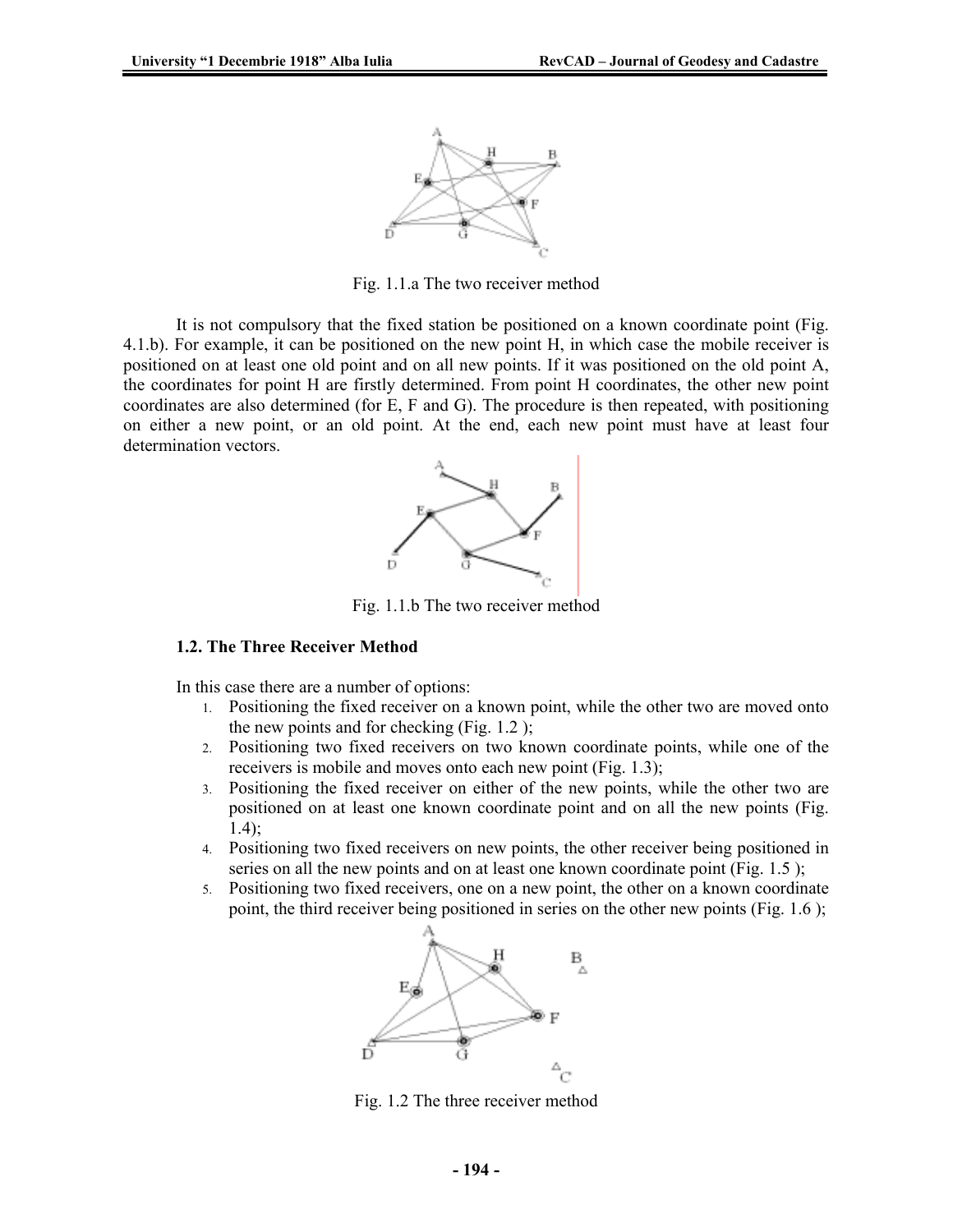

Fig. 1.3 The three receiver method



Fig. 1.4 The three receiver method



Fig. 1.5 The three receiver method



Fig. 1.6 The three receiver method

# 1.3. The Multiple Receiver Method

The more receivers, the greater the correctness and the accuracy of determining new points coordinates will be. In the case of 8 points, 4 known coordinate points and 4 new points, 8 receivers will determine a number of 28 vectors, the respective combinations of 8 points taken 2 at a time. All the possible combinations are thus measured.

Example of static measurements, "Arad - Timişoara" Motorway Layout length: approx. 60 km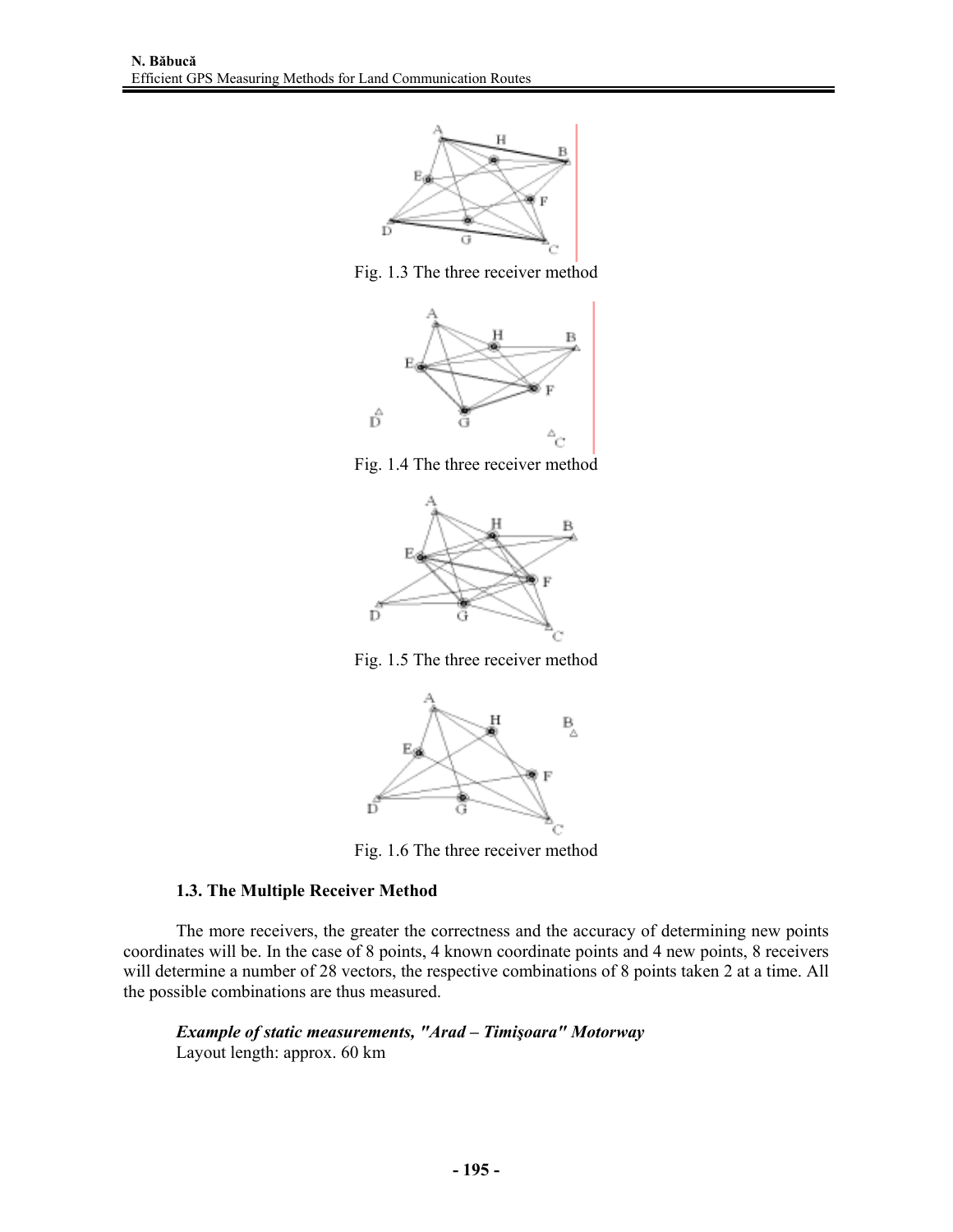

Fig. 1.7 Example of static measurements, "Arad – Timişoara" Motorway

#### *Stages undergone*

#### *Site reconnaissance for benchmark placement*

Before placing benchmarks on site, a thorough reconnaissance of the area was performed, regarding the A and B benchmarks placement.

Before placing the benchmarks, the following must be taken into account:

- the absence of magnetic fields and of reflecting surfaces, which affect the signal and cause the "multipath" phenomenon.
- there must be no obstacles at the positioning point, in order to make point observations.
- their placement at the border of cadastral parcels, in order to avoid their damaging by agricultural equipments.
- easy access to the benchmarks must be ensured.
- they are not to be placed near high-voltage power lines.

#### *Benchmark Placement*

17 type A benchmarks and 16 B type benchmarks were placed on the whole planned layout of about 60 km long.

The benchmarks were placed in protected areas, easily accessed by car, outside private property boundaries.

#### *Planning of Measurements Regarding GPS positioning on benchmarks*

In order to determine the new point coordinates, measurement sessions were planned for the positioning on the new points.

#### *Positioning method*

For the determination, 4 references were used on 4 fixed points, each measuring 4 vectors to each point.

8 GPS double frequency receivers were used, 4 fixed references and 4 mobile rovers.

During each measurement session, in order to have an elevation control, a receiver was positioned on a 1st class transit station, and benchmarks were planted close to the stations on which control geometrical leveling was performed.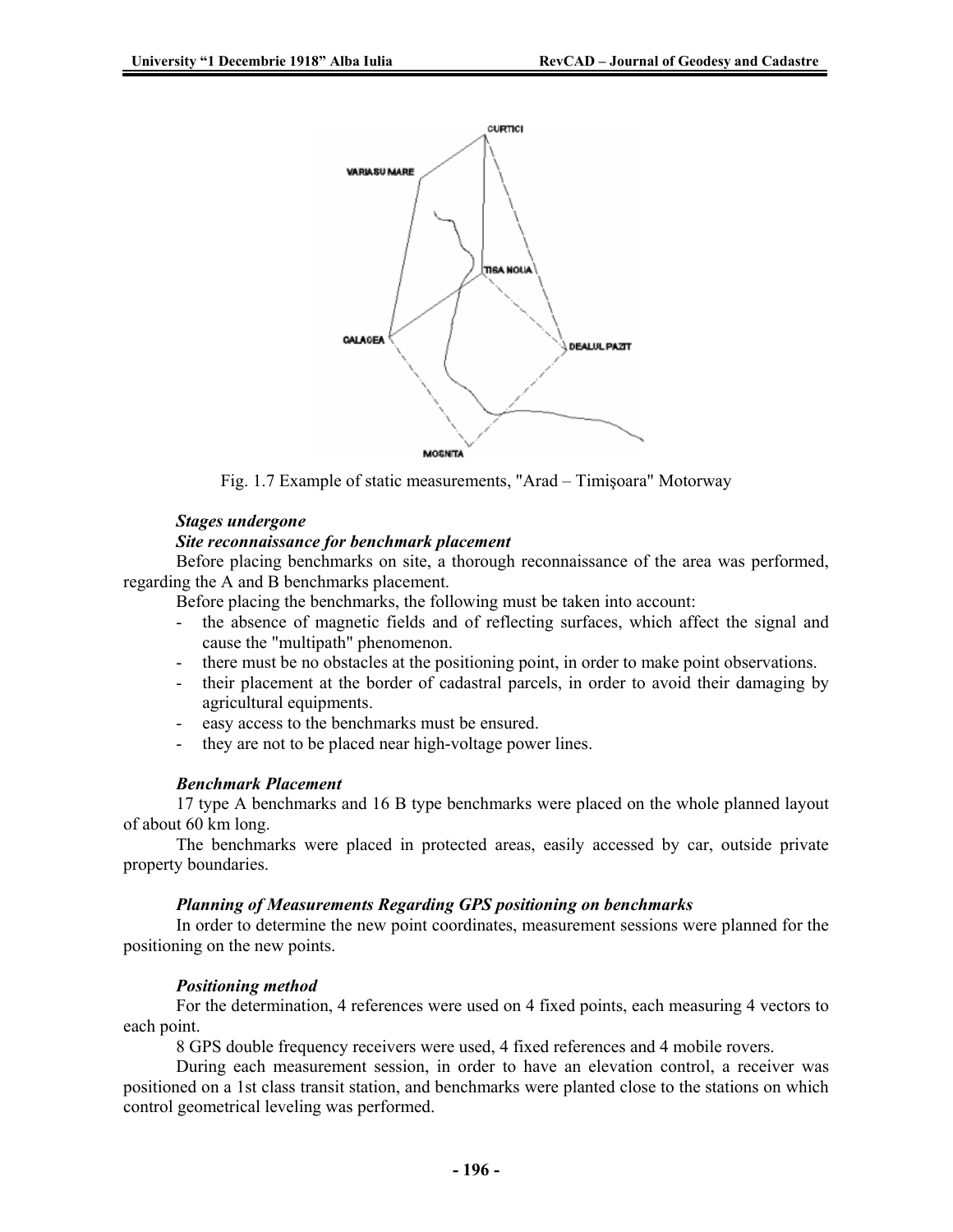# **2. Radio Wave RTK (real-time) Method**

# **2.1. Principle**

The principle of differential GPS system consists of observing pseudo-distances measurement errors by following every visible satellite from a reference point with an accurately known position in WGS 84 (World Geodetic System). Observing this errors allows the determination of the corrections, which are transmitted by radio, so that users (mobile stations) working in the area of interest around the reference station.

The most competitive radio transmitting systems for corrections nowadays allow for these corrections to be transmitted up to a distance of 40-50 km from the reference station. The distance can be extended by using mobile phone systems for transmitting the mentioned corrections via Internet. The deriving issue regards the fact that both the fixed station that transmits the corrections, and the mobile station need to acquire signals from a minimum of four satellites. Therefore, the distance between the two receivers cannot be greatly increased.

The main causes of GPS measurement errors are:

- Errors concerning time estimates for GPS data propagation;
- Errors related to information transmitted via satellite, regarding satellite clock and orbital data;
- Voluntary errors, caused by voluntary damaging of the GPS system;

All these errors are correlated for the entire area of interest and they are correlated by this radio data transmittal differential system.



Fig. 2.a Data transmittal via radio waves



Fig. 2.b Data transmittal via radio waves